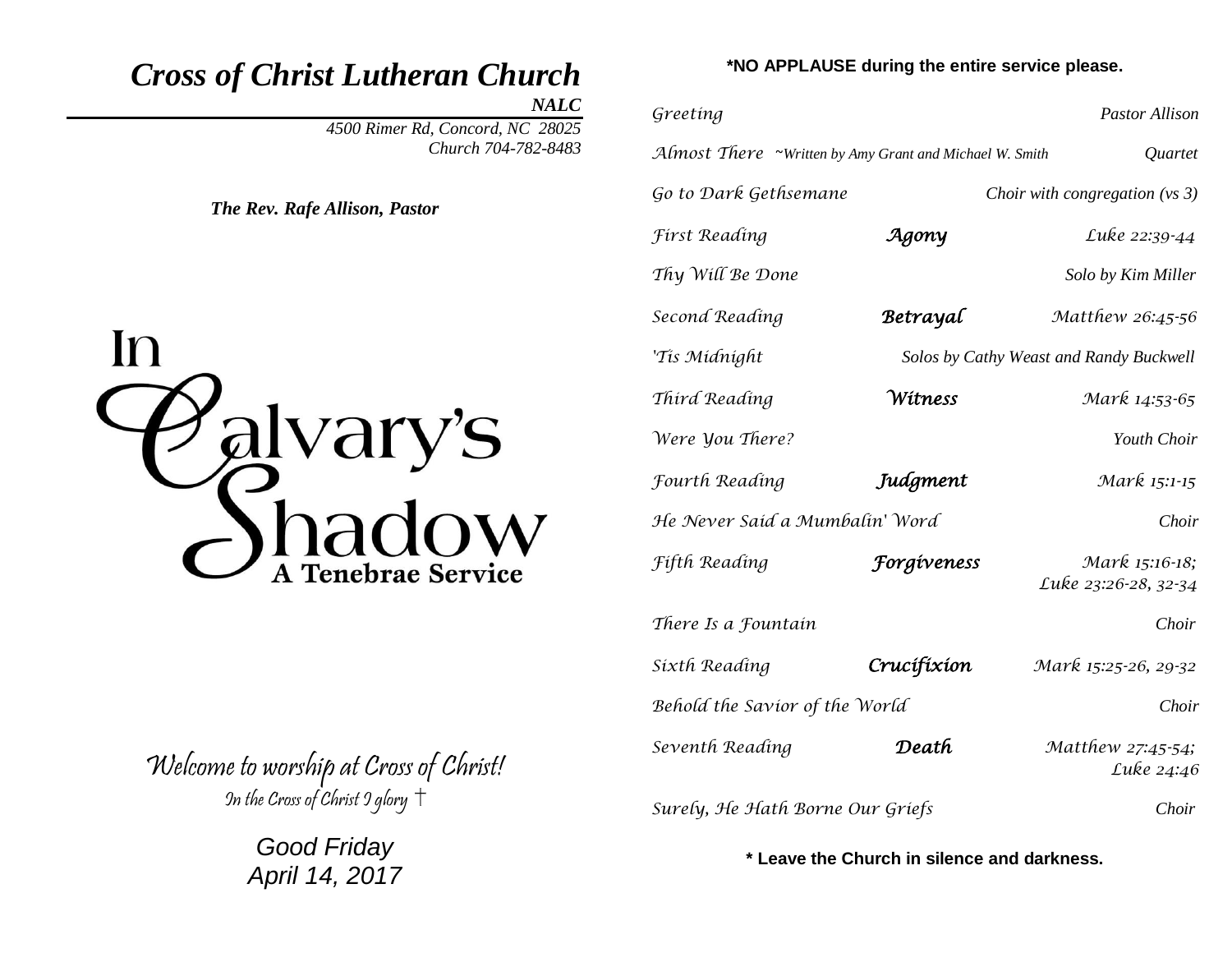The Congregation will exit the church upon Roman Soldiers release pew by pew. This is the end of the production. Please go to your car and **leave in silence**. On your way home ponder on what just happened.

### *Go to Dark Gethsemane*

Go to dark Gethsemane, all who feel the tempter's power; your Redeemer's conflict see; watch with him one bitter hour; turn not from His griefs away; learn of Jesus Christ to pray.

See Him at the judgment hall, beaten, bound, reviled, arraigned; O the wormwood and the gall! O the pangs His soul sustained! Shun not suff'ring, shame, or loss; learn of Him to bear the cross.

### *\*Congregation please join\**

**Calvary's mournful mountain climb; there, adoring at His feet, mark that miracle of time, God's own sacrifice complete; "It is finished!" hear him cry; learn of Jesus Christ to die.**

### *Drama Cast*

*Pregnant Mary Chloé Bell*

*The Holy Family Joseph Cayle Drye*

 *Mary Amy Duncan Baby Jesus Holden Preston*

## *Angels*

*Alexis Barbee Kaylee Barbee Taylor Barbee Shelbie Bost Kristi Christenbury Brianna Drye Delana Drye Riley Haskins Avery Isenhour Gail Leonard Emagene Ritter Ray Ritter Ree Sloop Emma Tuttle*

## *Choir*

*Soprano Tenor Kim Aldridge Dennis Bost Brenda Barrier Randy Buckwell Kensi Bell Kim Miller Debbie Bost Jayci Bost Bass Alana Cooper Melvin Bost Sharon Duncan Chuck Drye Sr Ashley Drye Jerry Fitch Robin Drye Roy Gray Abby Isenhour Tom Harkins Hannah Pless Brian Heintz Cathy Weast Roger Horton*

### *Alto*

*Marilyn Barringer Quartet Rev. Terri Barringer Karen C. Barbee Nancy Burton Leonard Campbell Denise Cooper Robin Drye Ashleigh Ennis Tom Harkins Joyce Harkins Jodie Strube Youth Choir Linda Trull Chloé Bell*

*Susan Allman LeaAnn Buckwell Chloé Bell Leonard Campbell*

*Marvin J Trull*

*Kensi Bell Jayci Bost Alana Cooper Ashley Drye Abby Isenhour*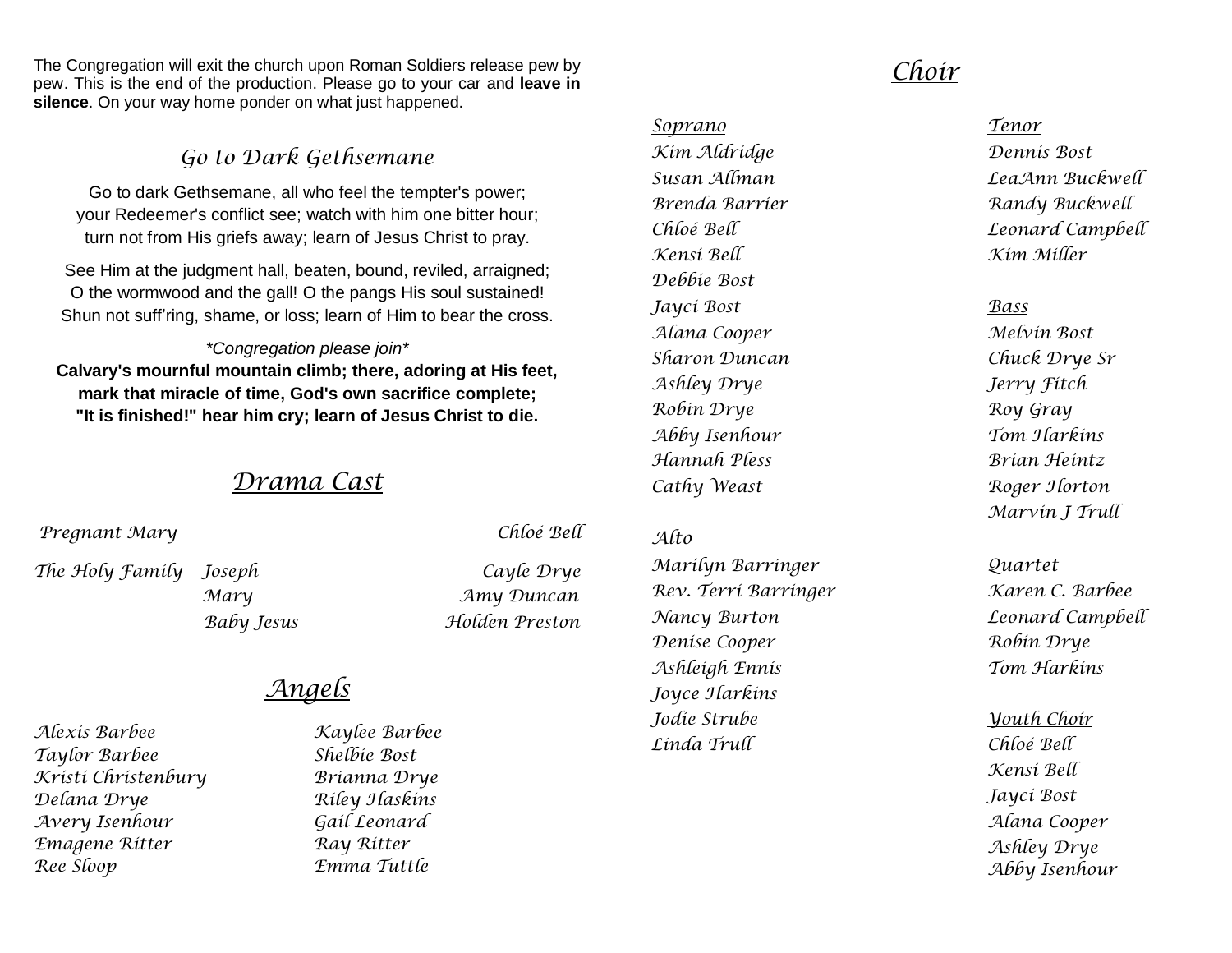## *Drama Cast*

| Jesus                                                                                       | Eaven Allison                                 |
|---------------------------------------------------------------------------------------------|-----------------------------------------------|
| Peter the Disciple                                                                          | Tommy House                                   |
| James the Disciple                                                                          | Matt Drye                                     |
| John the Disciple                                                                           | Jeremy <i>furr</i>                            |
| Angel in the Garden<br>The Angel is clothed in the Blood of Christ which he will soon shed. | Kristi Christenbury                           |
| Judas Iscariot                                                                              | Isaac Whitmore                                |
| The Servant                                                                                 | Raymond Ritter                                |
| Sanhedrin Council Elders                                                                    | Scott Barringer<br>Gary Samuelson<br>Wes Webb |
| Pilate                                                                                      | Jubal Strube                                  |
| Roman Soldiers                                                                              | Jarod Allman                                  |

 *Isaac Whitmore* 

## *Readers*

| Narrator              | Heather Bell        | mily                                                      |
|-----------------------|---------------------|-----------------------------------------------------------|
| <i>Voice of Jesus</i> | Pastor Rafe Allison | Ríchard Str<br>Brenda Whitm                               |
| Priest                | Tom Harkins         |                                                           |
| Caiaphas              | Tom Harkins         | Thanks to the stage design, assembly team and anyone who  |
| Pilate                | Roger Horton        | helped prepare for this production. There are too many to |
|                       |                     | name.                                                     |

## *Musicians*

| Piano               | <i><b>Vyonne Yost</b></i> |
|---------------------|---------------------------|
| Keyboard            | Karen C. Barbee           |
| <i>Flute</i>        | Rachael Kennedy           |
| French Horn         | Sam Webb                  |
| Musicians Assistant | Belinda Campbell          |

## *Additional Support*

| Director                            | Rhonda Drye                                                                                        |
|-------------------------------------|----------------------------------------------------------------------------------------------------|
| Assistant Director                  | Leonard Campbell                                                                                   |
| Lighting, Sound and Special Effects | Terry Barbee<br>Doug Bell<br>Caleb Campbell<br>Rusty Drye<br>Fred Sinz                             |
| Behind the Scenes                   | Suzanne Bost<br>Earlene Cox<br>Kaye Davis<br>Raymond Davis<br><b>Brandy Harkins</b><br>Emily Pless |

 *Richard Strube Brenda Whitmore*